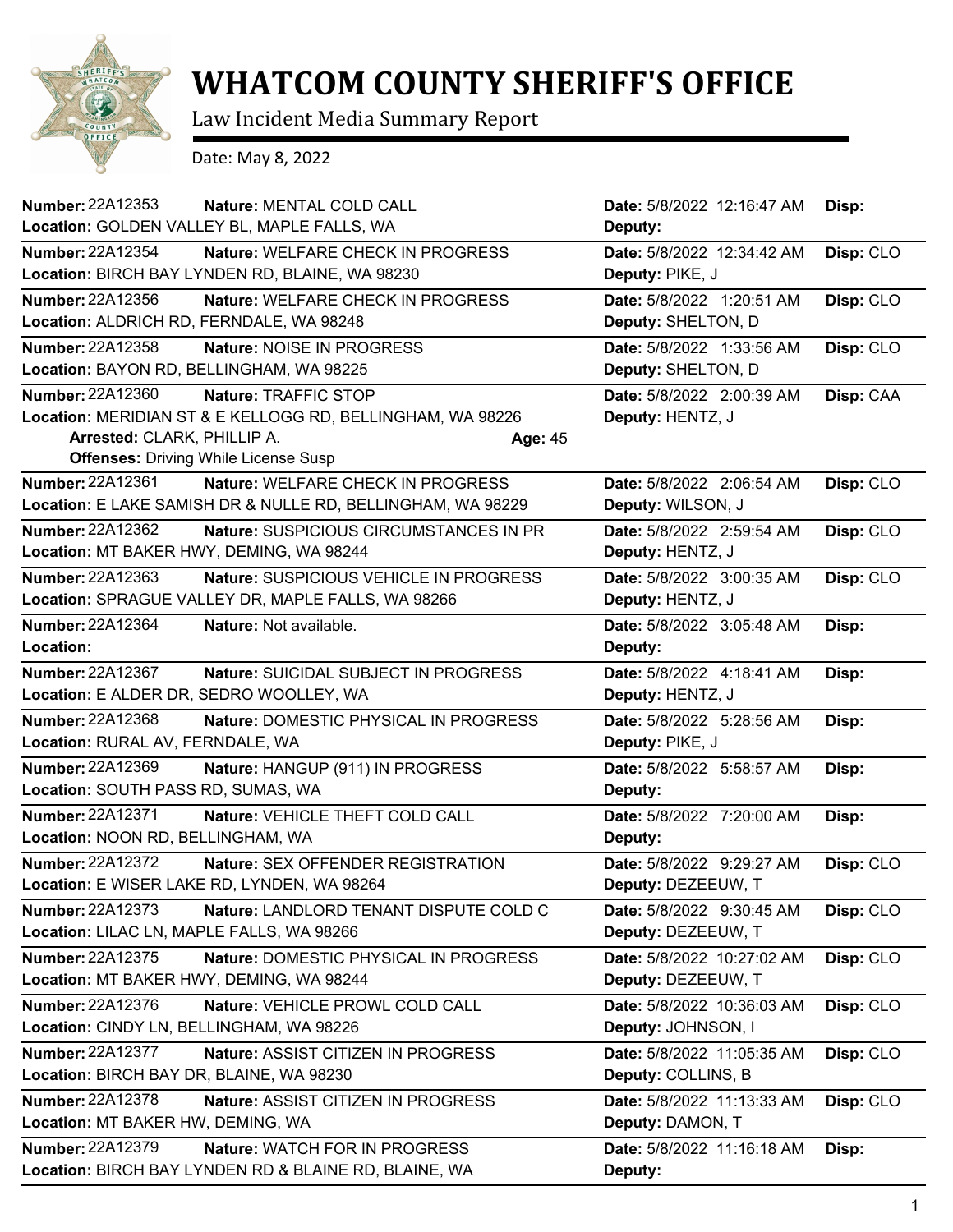| Number: 22A12380                           | Nature: ALARM AUDIBLE IN PROGRESS                           | Date: 5/8/2022 11:28:58 AM | Disp: CLO |
|--------------------------------------------|-------------------------------------------------------------|----------------------------|-----------|
|                                            | Location: GUIDE MERIDIAN, BELLINGHAM, WA 98226              | Deputy: ROFF, S            |           |
| <b>Number: 22A12381</b>                    | Nature: THEFT COLD CALL                                     | Date: 5/8/2022 10:34:28 AM | Disp: CLO |
| Location: CINDY LN., BELLINGHAM, WA        |                                                             | Deputy: BOYD, M            |           |
| <b>Number: 22A12382</b>                    | Nature: SUSPICIOUS VEHICLE IN PROGRESS                      | Date: 5/8/2022 12:26:55 PM | Disp: CLO |
|                                            | Location: GALBRAITH LN, BELLINGHAM, WA 98229                | Deputy: JOHNSON, I         |           |
| <b>Number: 22A12383</b>                    | Nature: SUSPICIOUS CIRCUMSTANCES IN PR                      | Date: 5/8/2022 12:34:00 PM | Disp:     |
| Location: E LAUREL RD, BELLINGHAM, WA      |                                                             | Deputy:                    |           |
| Number: 22A12384                           | Nature: SUICIDAL SUBJECT IN PROGRESS                        | Date: 5/8/2022 12:51:31 PM | Disp: INF |
| Location: HARKSELL RD, FERNDALE, WA 98248  |                                                             | Deputy: COLLINS, B         |           |
| Number: 22A12385                           | Nature: ALARM AUDIBLE IN PROGRESS                           | Date: 5/8/2022 12:59:47 PM | Disp: CLO |
| Location: SAND RD, BELLINGHAM, WA 98226    |                                                             | Deputy: JAMES, J           |           |
| Number: 22A12386                           | Nature: WATCH FOR IN PROGRESS                               | Date: 5/8/2022 1:05:57 PM  | Disp:     |
| Location: BIRCH BAY DR, BLAINE, WA         |                                                             | Deputy:                    |           |
| Number: 22A12387                           | Nature: HIT AND RUN IN PROGRESS                             | Date: 5/8/2022 1:15:43 PM  | Disp: ACT |
| Location: FERNDALE RD, FERNDALE, WA 98248  |                                                             | Deputy: ROFF, S            |           |
| Number: 22A12388                           | Nature: ALARM AUDIBLE IN PROGRESS                           | Date: 5/8/2022 1:22:24 PM  | Disp: CLO |
| Location: GUIDE MERIDIAN, LYNDEN, WA 98264 |                                                             | Deputy: DEZEEUW, T         |           |
| Number: 22A12390                           | Nature: WELFARE CHECK IN PROGRESS                           | Date: 5/8/2022 1:34:27 PM  | Disp:     |
| Location: BEHME RD, CUSTER, WA             |                                                             | Deputy:                    |           |
| <b>Number: 22A12392</b>                    | Nature: TRAFFIC HAZARD IN PROGRESS                          | Date: 5/8/2022 2:04:01 PM  | Disp: CLO |
| Location: HANNEGAN RD, LYNDEN, WA 98264    |                                                             | Deputy: BROWN, E           |           |
| Number: 22A12395                           | Nature: ALARM AUDIBLE IN PROGRESS                           | Date: 5/8/2022 2:23:25 PM  | Disp:     |
| Location: GUIDE MERIDIAN, LYNDEN, WA       |                                                             | Deputy:                    |           |
| <b>Number: 22A12396</b>                    | <b>Nature: REFER TO WSP IN PROGRESS</b>                     | Date: 5/8/2022 2:33:49 PM  | Disp:     |
|                                            | Location: SB I5 AT & LAKE SAMISH DR, BELLINGHAM, WA         | Deputy:                    |           |
| <b>Number: 22A12397</b>                    | Nature: WATCH FOR IN PROGRESS                               | Date: 5/8/2022 2:35:29 PM  | Disp:     |
| Location: ALGER CAIN LAKE R & CAMP 2, WA   |                                                             | Deputy:                    |           |
| <b>Number: 22A12399</b>                    | Nature: CIVIL STANDBY IN PROGRESS                           | Date: 5/8/2022 2:47:10 PM  | Disp: CLO |
|                                            | Location: BRAMBLE WAY, BELLINGHAM, WA 98229                 | Deputy: JAMES, J           |           |
| <b>Number: 22A12401</b>                    | Nature: ASSIST CITIZEN IN PROGRESS                          | Date: 5/8/2022 3:10:04 PM  | Disp: CLO |
| Location: LINNELL RD, DEMING, WA 98244     |                                                             | Deputy: SLYTER, C          |           |
| Number: 22A12402                           | Nature: SEX OFFENDER REGISTRATION                           | Date: 5/8/2022 3:20:25 PM  | Disp: CLO |
|                                            | Location: WILLEYS LAKE RD, FERNDALE, WA 98248               | Deputy: NIELSEN, A         |           |
| Number: 22A12403                           | Nature: THEFT COLD CALL                                     | Date: 5/8/2022 3:19:46 PM  | Disp: CLO |
|                                            | Location: W AXTON RD, BELLINGHAM, WA 98226                  | Deputy: LEBEDEV, P         |           |
| <b>Number: 22A12404</b>                    | Nature: PROPERTY FOUND COLD CALL                            | Date: 5/8/2022 3:22:40 PM  | Disp: CLO |
|                                            | Location: LAMPMAN RD & OLSON RD, FERNDALE, WA 98248         | Deputy: NIELSEN, A         |           |
| Number: 22A12405                           | Nature: REFER TO WSP IN PROGRESS                            | Date: 5/8/2022 3:29:49 PM  | Disp:     |
|                                            | Location: MT BAKER HW & VAN WYCK RD, BELLINGHAM, WA         | Deputy:                    |           |
| Number: 22A12406                           | Nature: SEX OFFENDER REGISTRATION                           | Date: 5/8/2022 3:50:46 PM  | Disp: CLO |
|                                            | Location: POLO PARK DR, BELLINGHAM, WA 98229                | Deputy: BROWN, E           |           |
| Number: 22A12407                           | Nature: ALARM AUDIBLE IN PROGRESS                           | Date: 5/8/2022 4:02:43 PM  | Disp: CLO |
| Location: ALM RD, EVERSON, WA 98247        |                                                             | Deputy: SLYTER, C          |           |
| <b>Number: 22A12408</b>                    | Nature: WELFARE CHECK IN PROGRESS                           | Date: 5/8/2022 4:21:35 PM  | Disp: CLO |
|                                            | Location: GOLDEN VALLEY DR, MAPLE FALLS, WA 98266           | Deputy: SLYTER, C          |           |
| <b>Number: 22A12409</b>                    | Nature: WATCH FOR IN PROGRESS                               | Date: 5/8/2022 4:36:15 PM  | Disp: CLO |
|                                            | Location: BIRCH BAY LYNDEN RD & BLAINE RD, BLAINE, WA 98230 | Deputy: ANDERS, J          |           |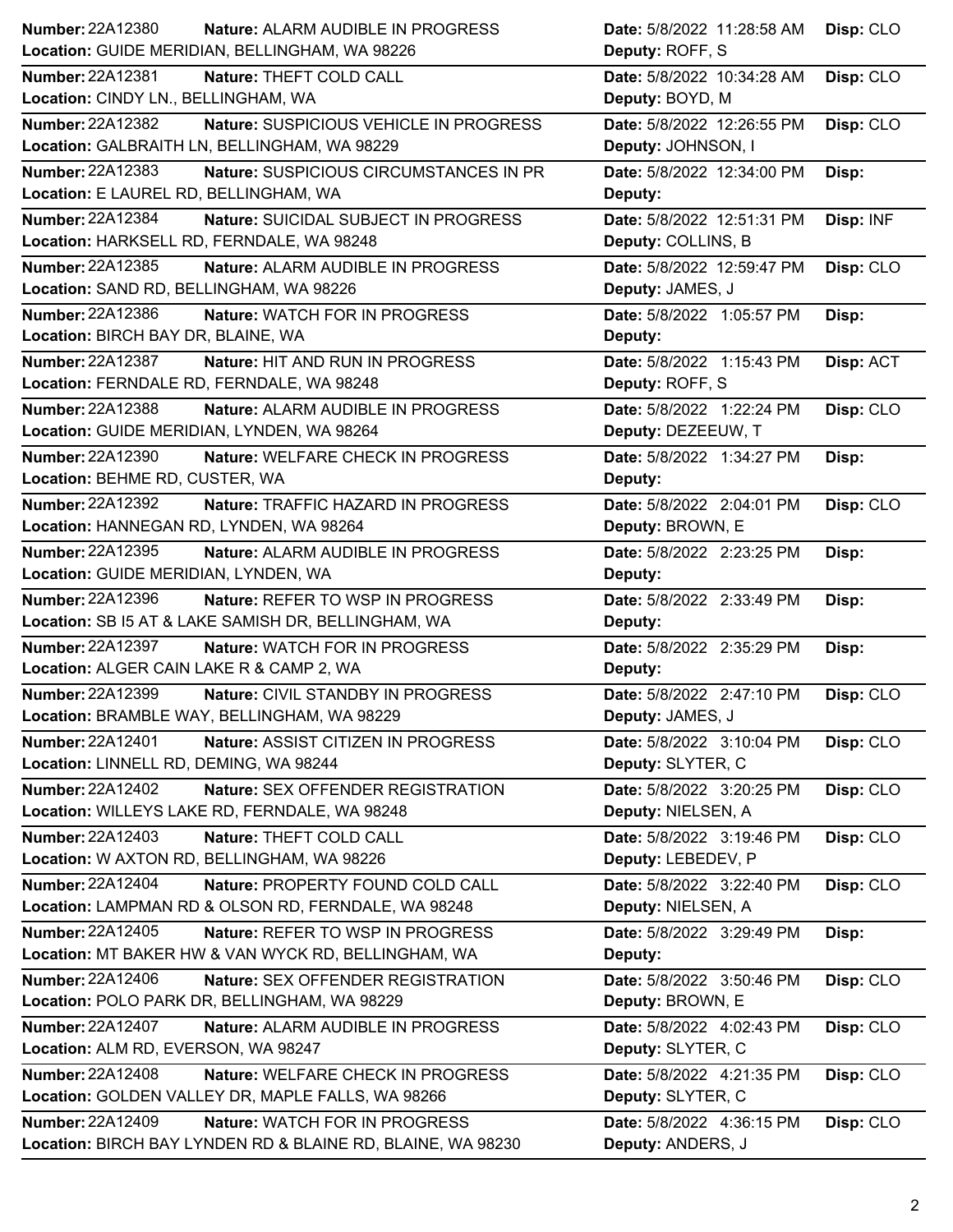| Number: 22A12410<br><b>Nature: SEX OFFENDER REGISTRATION</b>                                             | Date: 5/8/2022 4:42:00 PM                     | Disp: CLO |
|----------------------------------------------------------------------------------------------------------|-----------------------------------------------|-----------|
| Location: CAIN LAKE RD, SEDRO WOOLLEY, WA 98284                                                          | Deputy: JAMES, J                              |           |
| Number: 22A12411<br>Nature: SEX OFFENDER REGISTRATION<br>Location: SUMERSET WAY, SEDRO WOOLLEY, WA 98284 | Date: 5/8/2022 4:42:35 PM<br>Deputy: BROWN, E | Disp: CLO |
| <b>Number: 22A12412</b><br><b>Nature: REFER TO WSP IN PROGRESS</b>                                       | Date: 5/8/2022 4:42:36 PM                     | Disp:     |
| Location: MT BAKER HW, WA                                                                                | Deputy:                                       |           |
| <b>Number: 22A12413</b><br>Nature: IMPOUND PRIVATE IN PROGRESS                                           | Date: 5/8/2022 4:47:39 PM                     | Disp:     |
| Location: CEDARWOOD AV, BELLINGHAM, WA                                                                   | Deputy:                                       |           |
| <b>Number: 22A12414</b><br>Nature: SEX OFFENDER REGISTRATION                                             | Date: 5/8/2022 4:55:00 PM                     | Disp: CLO |
| Location: RAINBOW DR, SEDRO WOOLLEY, WA 98284                                                            | Deputy: JAMES, J                              |           |
| <b>Number: 22A12415</b><br>Nature: SEX OFFENDER REGISTRATION                                             | Date: 5/8/2022 4:58:28 PM                     | Disp: CLO |
| Location: W AXTON RD, FERNDALE, WA 98248                                                                 | Deputy: NIELSEN, A                            |           |
| Number: 22A12416<br>Nature: SEX OFFENDER REGISTRATION                                                    | Date: 5/8/2022 4:58:53 PM                     | Disp: CLO |
| Location: DORAN RD, ACME, WA 98220                                                                       | Deputy: JAMES, J                              |           |
| Number: 22A12418<br>Nature: WATCH FOR IN PROGRESS                                                        | Date: 5/8/2022 5:14:43 PM                     | Disp: CLO |
| Location: DEMING RD & MT BAKER HWY, DEMING, WA 98244                                                     | Deputy: SLYTER, C                             |           |
| Number: 22A12419<br>Nature: SEX OFFENDER REGISTRATION                                                    | Date: 5/8/2022 5:19:46 PM                     | Disp: CLO |
| Location: CHURCH RD, ACME, WA 98220                                                                      | Deputy: BROWN, E                              |           |
| Number: 22A12420<br>Nature: DOMESTIC ORDER VIOL IN PROGRES                                               | Date: 5/8/2022 5:25:22 PM                     | Disp: CAA |
| Location: BIRCH BAY LYNDEN RD, BLAINE, WA 98230                                                          | Deputy: LEBEDEV, P                            |           |
| Arrested: BRADFORD, STUART R.<br>Age: 39<br><b>Offenses: Violation Court Order DV</b>                    |                                               |           |
| <b>Number: 22A12421</b><br>Nature: SEX OFFENDER REGISTRATION                                             | Date: 5/8/2022 5:38:47 PM                     |           |
| Location: ZETA AVE, BELLINGHAM, WA 98226                                                                 | Deputy: NIELSEN, A                            | Disp: CLO |
| <b>Number: 22A12422</b><br>Nature: CIVIL PROBLEM IN PROGRESS                                             | Date: 5/8/2022 5:38:59 PM                     | Disp: CLO |
| Location: GLENDALE DR, BLAINE, WA 98230                                                                  | Deputy: ANDERS, J                             |           |
| <b>Number: 22A12423</b><br>Nature: SEX OFFENDER REGISTRATION                                             | Date: 5/8/2022 5:51:24 PM                     | Disp: CLO |
| Location: LUMMI SHORE RD, BELLINGHAM, WA 98226                                                           | Deputy: NIELSEN, A                            |           |
| <b>Number: 22A12424</b><br>Nature: WHATCOMM RECORD IN PROGRESS                                           | Date: 5/8/2022 5:59:51 PM                     | Disp:     |
| Location: MARSHALL HILL RD, DEMING, WA                                                                   | Deputy:                                       |           |
| <b>Number: 22A12425</b><br>Nature: WATCH FOR IN PROGRESS                                                 | Date: 5/8/2022 6:19:53 PM                     | Disp:     |
| Location: MOSQUITO LAKE RD & VALLEY HW, DEMING, WA                                                       | Deputy:                                       |           |
| Number: 22A12426<br>Nature: REFER TO WSP IN PROGRESS                                                     | Date: 5/8/2022 6:29:37 PM                     | Disp:     |
| Location: GUIDE MERIDIAN & TEN MILE RD, LYNDEN, WA                                                       | Deputy:                                       |           |
| Number: 22A12428<br>Nature: THREAT IN PROGRESS                                                           | Date: 5/8/2022 6:54:22 PM                     | Disp: CAA |
| Location: RENEE DR, SEDRO WOOLLEY, WA 98284                                                              | Deputy: JAMES, J                              |           |
| Arrested: MILLMAN, CODY M.<br>Age: 29<br><b>Offenses: Harassment DV</b>                                  |                                               |           |
| <b>Number: 22A12430</b><br>Nature: TRAFFIC PROBLEM IN PROGRESS                                           | Date: 5/8/2022 7:04:12 PM                     |           |
| Location: HANNEGAN RD & E POLE RD, LYNDEN, WA 98264                                                      | Deputy: VANDYKE, F                            | Disp: CLO |
| <b>Number: 22A12431</b><br>Nature: SHOTS IN PROGRESS                                                     | Date: 5/8/2022 7:08:31 PM                     | Disp:     |
| Location: SOUTH PASS RD, EVERSON, WA                                                                     | Deputy: SHELTON, D                            |           |
| Number: 22A12432<br>Nature: EXTRA PATROL IN PROGRESS                                                     | Date: 5/8/2022 7:38:14 PM                     | Disp:     |
| Location: COASTAL LO, BLAINE, WA                                                                         | Deputy:                                       |           |
| <b>Number: 22A12434</b><br>Nature: MUSIC IN PROGRESS IN PROGRESS                                         | Date: 5/8/2022 8:27:00 PM                     | Disp: CLO |
| Location: HENLEY ST, BLAINE, WA 98230                                                                    | Deputy: ANDERS, J                             |           |
| <b>Number: 22A12436</b><br>Nature: SUSPICIOUS VEHICLE IN PROGRESS                                        | Date: 5/8/2022 8:53:09 PM                     | Disp:     |
| Location: HANNEGAN RD, BELLINGHAM, WA                                                                    | Deputy: DOUGLAS, J                            |           |
| Number: 22A12438<br>Nature: TRAFFIC HAZARD IN PROGRESS                                                   | Date: 5/8/2022 9:29:31 PM                     | Disp:     |
| Location: E SMITH RD & GUIDE MERIDIAN, BELLINGHAM, WA                                                    | Deputy: SHELTON, D                            |           |